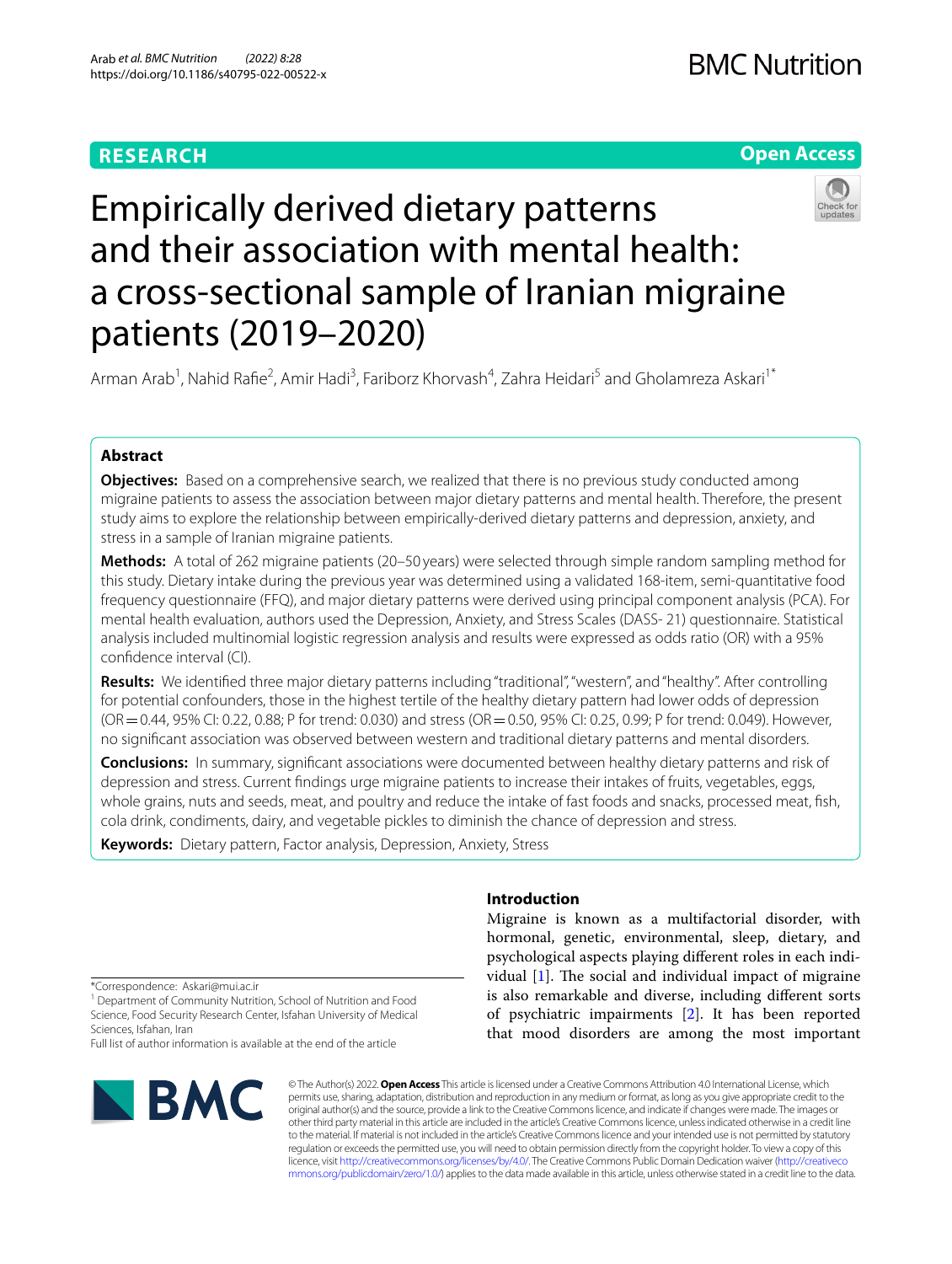psychiatric conditions associated with migraine including its prevalence, prognosis, treatment, and clinical outcomes [\[3](#page-10-2)]. Previous datasets have indicated that migraineurs sufer from mood disorders two to ten folds more than the general population  $[4, 5]$  $[4, 5]$  $[4, 5]$  $[4, 5]$ . Moreover, these disorders are associated with reduced quality of life and a higher rate of suicide among both migraineurs and the general population  $[6-9]$  $[6-9]$  $[6-9]$ . Therefore, it is imperative to carefully inspect the factors that could diminish mood disorders in migraine patients.

To improve this health condition, studies have shown the possible favorable efect of some nutrients such as folate, vitamins B6, B12, E, C, D, and omega-3 fatty acids on mental health [[10\]](#page-10-7). However, in real life, people do not consume nutrients and foods separately but in the form of meals containing combinations of many nutrients and foods that possibly inter-correlate and interact with each other  $[11]$  $[11]$ . So, the term "dietary patterns" was introduced over the past decade which represents a full picture of interactions between food items and nutrients in the diet [\[12](#page-10-9)].

The literature reviewed shows that many studies have been conducted on the association of various dietary patterns [[13,](#page-10-10) [14\]](#page-10-11) or dietary scores (i.e., healthy eating index [[15,](#page-10-12) [16](#page-10-13)], Mediterranean diet [[17\]](#page-10-14), DASH diet [[18\]](#page-10-15), etc.) with the risk of mental disorders, although these studies have been done on migraine-free individuals. In a study on British women, a 'whole food' dietary style reduced the risk of depression, while a 'processed food' dietary pattern was associated with greater risk [\[19](#page-10-16)]. Higher adherence to a 'traditional' dietary pattern (high load of whole grains, fruit, vegetables, fsh, and meat) was also shown to be associated with a lower risk of depression among the Australian population. Similar reports are available from China [[20\]](#page-10-17), Norway [[21](#page-10-18)], and Iran [\[22\]](#page-10-19).

Based on a comprehensive search, we realized that the association between dietary patterns and mental health has not been investigated among patients with migraine, and also limited data are available on Middle Eastern populations. Therefore, the present cross-sectional study aims to explore the relationship between empiricallyderived dietary patterns and mental health including depression, anxiety, and stress in a sample of Iranian migraine patients. We assume that healthy dietary patterns may have potential advantages for mental health while unhealthy types pose adverse effects to psychological health.

#### **Methods**

## **Study design and population**

A cross-sectional sample of adult migraineurs residing in Isfahan, Iran, was recruited between August 2019 and June 2020. Potential patients were assessed consecutively and selected through a simple random sampling method from two neurology clinics associated with Isfahan University of Medical Sciences. Adult migraine patients (20–50years) with a confrmed diagnosis by a neurologist (F.K) pursuant to the International Classifcation of Headache Disorders 3 (ICHD3) criteria; with body mass index (BMI) of 18.5 to 30 were included. Those with a diagnosis of hypertension, diabetes, cancer, thyroid disease, hepatic or renal conditions due to possible diseaserelated changes in diet were considered ineligible. Other exclusion criteria were reported to use of herbal and dietary supplements including coenzyme Q10, ribofavin, magnesium, or feverfew, and under-or over-reporting of calorie intake based on normal energy intake of 800– 4200kcal/day [\[23](#page-10-20)]. Participants signed informed written consent, and the study protocol received the favorable opinion of the research ethics committee of Isfahan University of Medical Sciences (IR.MUI.RESEARCH. REC.1398.352) and the study was also conducted according to the Declaration of Helsinki.

#### **Dietary assessment**

Researchers used a valid 168-item, semi-quantitative food frequency questionnaire (FFQ) to determine the usual dietary intake of the participants during the previous year  $[24-26]$  $[24-26]$ . This questionnaire has a list of foods, along with a standard serving size for each. The participants were instructed to report their intake on the basis of daily, weekly, or monthly of a given serving size of each food item. By using household measures, portion sizes of consumed foods were converted to grams [\[27](#page-11-1)]. FFQ was completed through a face-to-face interview by a trained dietitian and data were analyzed by Nutritionist IV software (First Databank, Hearst Corp, San Bruno, CA, USA). To detect major dietary patterns, each food item was assigned to one of 21 predefned food groups (Table [1\)](#page-2-0). These food groups were chosen based on the similarity of the nutrient profle and their relationship with psychological health [\[28\]](#page-11-2).

#### **Mental health assessment**

A previously validated questionnaire in the Iranian population [\[29\]](#page-11-3), the Depression, Anxiety, and Stress Scale (DASS- 21), was used to assess mental health. Scores for each question range from 0 (did not apply to me at all) to 3 (applied to me very much or most of the time) and the sum of scores for each domain is multiplied by 2 to evaluate the original 42-item DASS [\[30](#page-11-4)]. Overall points for depression (0–9, 10–13, 14–20, 21–27,  $\geq$ 28), anxiety  $(0-7, 8-9, 10-14, 15-19, \ge 20)$  and stress  $(0-14, 15-18,$ 19–25, 26–33,  $\geq$ 34) were categorized as normal, mild, moderate, severe, and extremely severe [[31](#page-11-5)].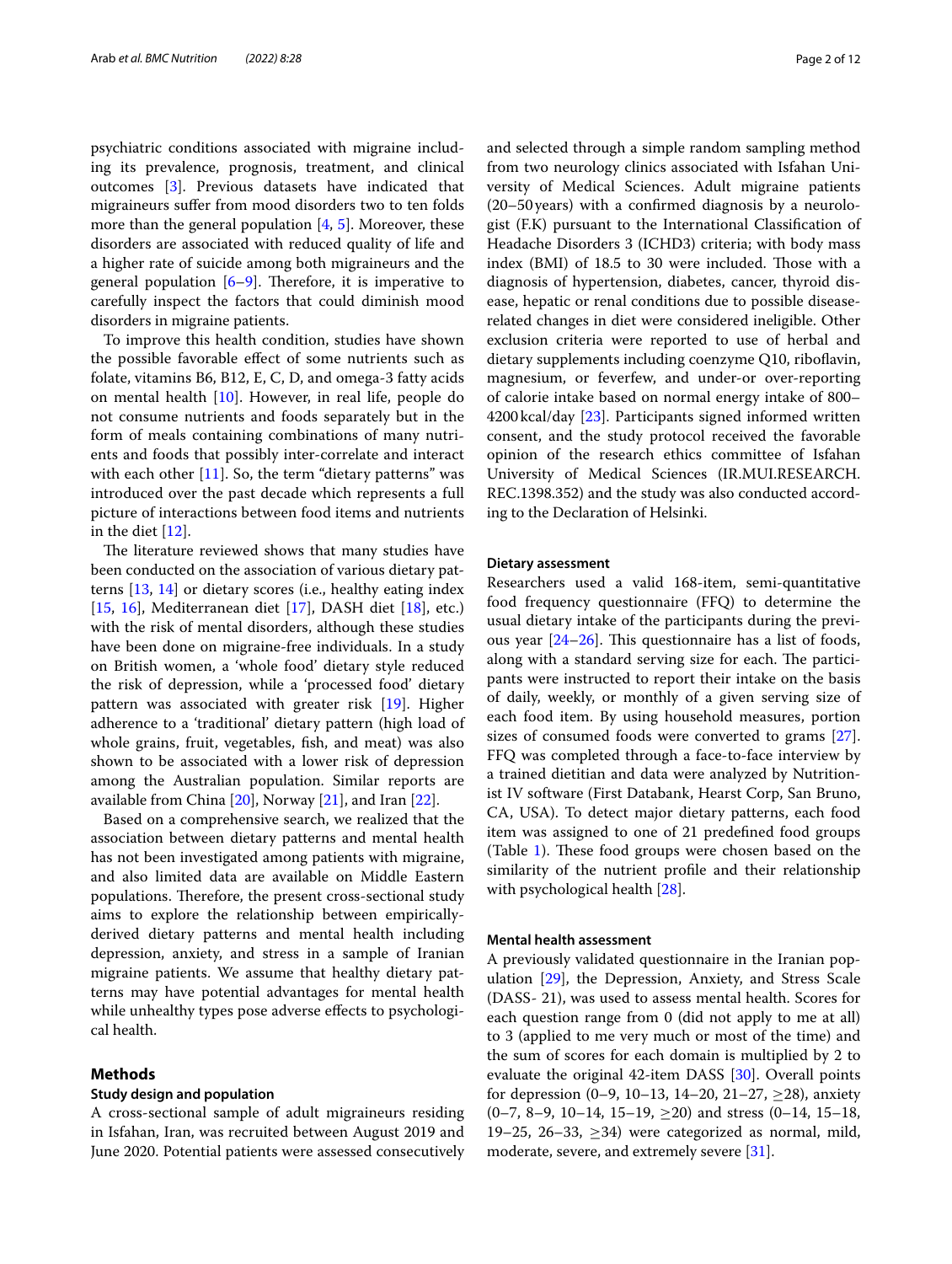| Food groups           | <b>Food items</b>                                                                                   | Dietary pattern |                          |                          |
|-----------------------|-----------------------------------------------------------------------------------------------------|-----------------|--------------------------|--------------------------|
|                       |                                                                                                     | <b>Healthy</b>  | <b>Traditional</b>       | Western                  |
| Fruits                | Different kinds of fresh fruits, dry fruits, natural fruit juice, fruit conserves, industrial juice | 0.63            |                          |                          |
| Vegetables            | Yellow, green leafy, and all other types of vegetables                                              | 0.61            | -                        |                          |
| Egg                   | Eggs                                                                                                | 0.60            | -                        |                          |
| Whole grains          | Dark Iranian bread (e.g., barbari, sangak, taftun), cooked potato, barely                           | 0.56            | $\equiv$                 |                          |
| Nuts and seeds        | Walnuts, peanuts, pistachios, hazelnuts, almonds, seeds                                             | 0.43            | -                        |                          |
| Meat                  | Beef, lamb and all type of organ meats                                                              | 0.39            | $\equiv$                 |                          |
| Poultry               | Chicken                                                                                             | 0.35            | $\overline{\phantom{0}}$ |                          |
| Solid oils            | Hydrogenated vegetable oil, animal oil, margarine, butter, mayonnaise                               |                 | 0.60                     |                          |
| Sweets                | Confectionary products, sugar, jam, honey, candy                                                    |                 | 0.49                     |                          |
| Caffeine              | Tea, coffee, chocolate, cacao                                                                       |                 | 0.47                     |                          |
| Legumes               | Different kinds of beans, peas, and lentil                                                          |                 | 0.46                     |                          |
| Refined grains        | White bread including lavash, baguette, rice, pasta, vermicelli, cake, and biscuits                 | -               | 0.41                     | $\overline{\phantom{m}}$ |
| Healthy oils          | Vegetable oils, olive                                                                               |                 | $-0.50$                  | $\qquad \qquad -$        |
| Fast foods and snacks | Pizza, potato chips, French fries, cheese snacks                                                    |                 |                          | 0.76                     |
| Processed meat        | Sausage, hamburger, other                                                                           |                 |                          | 0.72                     |
| Fish                  | All types of fish, canned tuna                                                                      |                 |                          | 0.53                     |
| Cola                  | All types of cola drinks                                                                            |                 | -                        | 0.52                     |
| Condiment             | Seasoning, salt, ketchup, lime juice                                                                |                 |                          | 0.43                     |
| Dairy                 | All type of milk, yoghurt, cheese, ice cream, dough, curd                                           |                 |                          | 0.38                     |
| Vegetable pickles     | All types of vegetable pickles                                                                      |                 |                          | 0.30                     |

<span id="page-2-0"></span>**Table 1** Food groups using for dietary pattern analysis and factor loadings for each of the identified dietary patterns<sup>a</sup>

<sup>a</sup> Factor loadings of < 0.3 have been removed to simplify the table

#### **Assessment of other variables**

Researchers obtained further information about marital status, number of family members, gender, age, family history of migraine, time since diagnosis of migraine, type of migraine (episodic/chronic), and medication by a demographic questionnaire. Chronic migraine was defned as having migraine headaches ≥15days of a month with at least 8days with typical features of a migraine headache. The International Physical Activity Questionnaire (IPAQ), a self-administered, 7-day recall, previously validated instrument among the Iranian population [\[32](#page-11-6)], indicated the physical activity status and expressed it as metabolic equivalent hours per day (METs h/day). The weight and height of participants were measured according to the standard methods using a digital scale (Omron BF511 (Omron Corp, Kyoto, Japan)) and an upstretched tape, respectively, and BMI was calculated with a related equation [[33\]](#page-11-7).

#### **Statistical analysis**

The sample size was estimated on the basis of similar studies and a formula for cross-sectional design using  $α=0.05, β=0.95, r=0.25, and a drop-out rate of 10%$ was used that yielded 265 subjects [[34](#page-11-8)]. We used exploratory factor analysis based on the principal component estimation method to identify major dietary patterns on the basis of 21 FFQ-derived food groups. In the frst step, the quality of dietary data was assessed using the Kaiser-Meyer-Olkin criterion and the Bartlett's test of sphericity test. The number of factors (dietary patterns) was determined using a scree plot and eigenvalues  $(>1.5)$  in conjunction with the natural interpretation of the factors. Finally, factors were rotated using an orthogonal (varimax) rotation to minimize the correlation between the factors and improve interpretability. The derived dietary patterns (factors) were labeled on the basis of earlier literature and the loaded food groups in each factor. The score of each dietary pattern was calculated by summing the intake of food groups weighted by their factor loadings. The participants were categorized based on the tertiles of dietary pattern scores. The distribution of subjects across tertiles of dietary patterns in terms of categorical variables was examined using the Chi-square test. The diferences of continuous variables across categories of dietary patterns were assessed by one-way ANOVA. So as to examine the relationship between dietary patterns and mental health, we used ordinal logistic regression analysis in diferent models. First, we adjusted for family size (continuous), marital status (single/married), gender, age (continuous), smoking (current smoker/non-current smoker), migraine headache index score (continuous),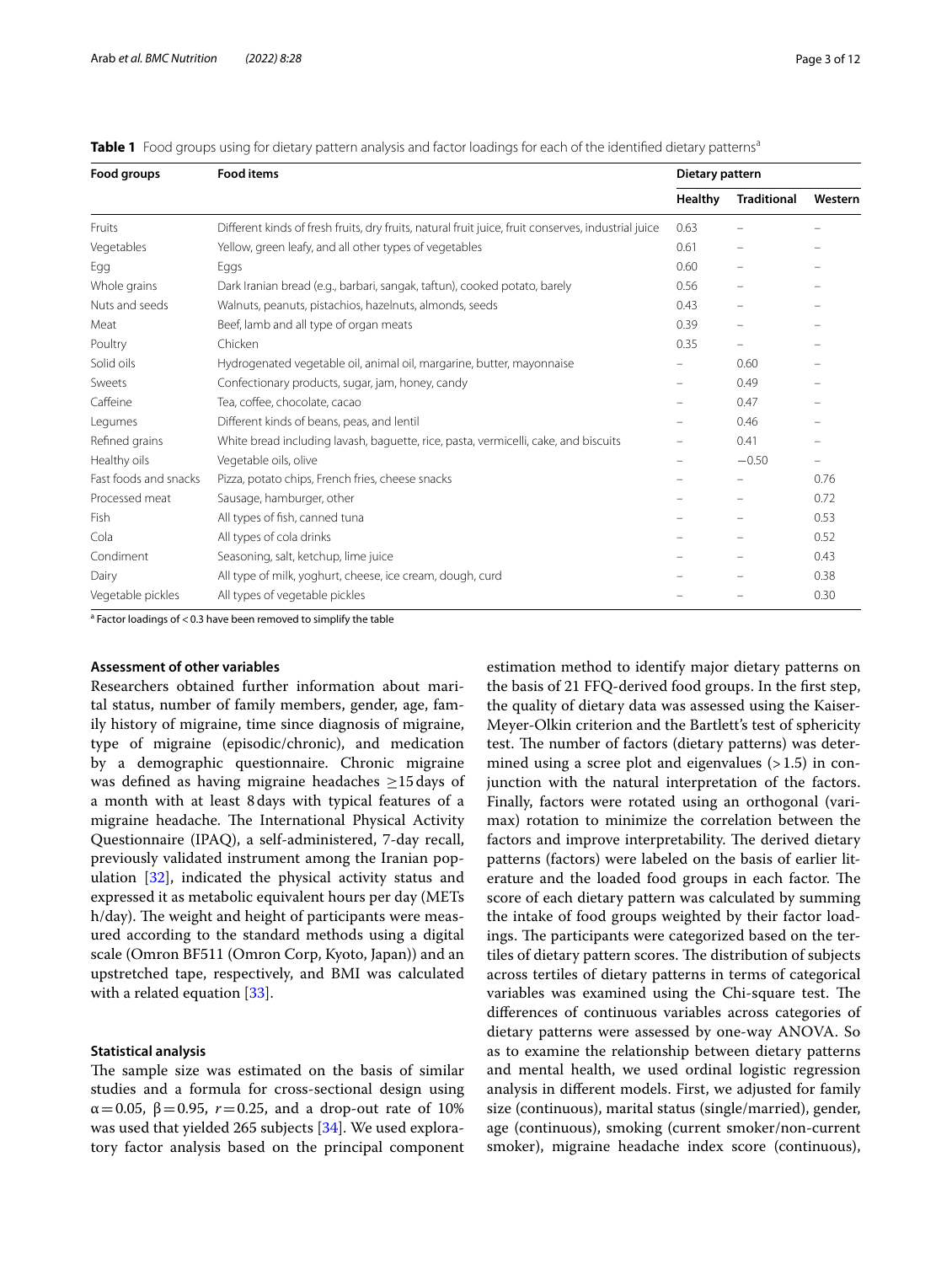physical activity (continuous), and mean arterial pressure (continuous). Further adjustment was made for total energy intake (continuous) and BMI (continuous) in the last model. Data analyses were performed using SPSS version 21 (IBM Corp, Armonk, NY, USA). *P*-values <0.05 were considered statistically signifcant.

#### **Results**

A total of 262 out of 298 initial participants completed the study (response rate 87%). Overall, 262 patients diagnosed with migraine contributed to the current study. The mean age of the study population was 36.10 years with a BMI of  $25.55 \,\mathrm{kg/m^2}$ . They consisted of 224 (85.5%) women; 212 (80.9%) were married, and 15 (5.7%) were current smokers.

Three major dietary patterns were as follows: (i) a 'western' dietary pattern rich in fast foods and snacks (0.76), processed meat (0.72), fsh (0.53), cola drink (0.52), condiments (0.43), dairy (0.38), and vegetable pickles (0.30); (ii) a 'traditional' dietary pattern comprised mainly of solid oils  $(0.60)$ , sweets  $(0.49)$ , caffeine  $(0.47)$ , legumes (0.46), and refned grains (0.41); and (iii) a 'healthy' dietary pattern characterized by high intake of fruits (0.63), vegetables (0.61), egg (0.60), whole grains (0.56), nuts and seeds  $(0.43)$ , meat  $(0.39)$ , and poultry  $(0.35)$  (Table [1\)](#page-2-0). The extracted dietary patterns corresponded to 34% of the total variance in dietary intakes of the study population.

The general characteristics of the study participants and data regarding medication and dietary intakes across tertiles of dietary patterns are presented in Table [2.](#page-4-0) Those in the highest tertile of the healthy dietary pattern had higher physical activity, higher intake of tricyclic antidepressants, and consumed more calories, protein, fat, and carbohydrate, compared to those in the lowest tertile (all *P* values <0.05). When compared to the lowest tertile of traditional dietary pattern, there were more men in the highest tertile, the family size was bigger, and they had a higher intake of calories, protein, fat, and carbohydrate (all *P* values <0.05). Patients with the highest adherence to the western dietary pattern in relation to the lowest adherence were less likely to be female and married. Moreover, these subjects had lower age, higher height, and consumed higher amounts of energy, carbohydrate, fat, and protein (all *P* values <0.05). No significant differences were observed in terms of other general characteristics across tertiles of the healthy, western, and traditional dietary patterns (all *P* values >0.05).

General characteristics of the study population across categories of mental health are shown in Table [3](#page-6-0). No signifcant diferences were observed in terms of baseline variables throughout the categories of mental health (depression, anxiety, stress) (all *P* values >0.05).

The distribution of the study population in terms of depression, anxiety, and stress across categories of difer-ent dietary pattern scores is provided in Table [4](#page-7-0). There were no signifcant diferences regarding the distribution of subjects across tertiles of healthy, western, and traditional dietary patterns in terms of any of the intended parameters of mental health (all *P* values > 0.05).

The results of the Pearson correlation coefficient test for the association between mental health and dietary patterns are shown in Table [5](#page-7-1). As can be seen, no signifcant correlation was detected between the dietary patterns (healthy, western, traditional) and mental health (depression, anxiety, stress).

The multivariable-adjusted odds ratio for depression, anxiety, and stress across tertiles of major dietary patterns are indicated in Table [6](#page-8-0). In the crude model, individuals in the top tertile of healthy dietary patterns tended to have lower odds of depression ( $OR = 0.56$ , 95% CI: 0.31, 1.01;  $P_{trend} = 0.107$ ). After controlling for sex, age, marital status, smoking, number of family members, migraine headache index score, mean arterial pressure, physical activity, BMI, and total energy intake, those in the highest tertile of the healthy dietary pattern had lower odds of depression (OR  $=$  0.44, 95% CI: 0.22, 0.88;  $P_{trend} = 0.030$ ). We found no significant association between healthy dietary patterns and risk of anxiety even after controlling for confounding factors (OR=0.70, 95% CI: 0.35, 1.39;  $P_{tend}$ =0.357). Adherence to the healthy dietary pattern was not associated with the risk of stress in the crude model ( $OR = 0.64$ , 95% CI: 0.35, 1.15;  $P_{trend} = 0.222$ ); however, adjustment for age, marital status, sex, smoking, number of family members, migraine headache index score, mean arterial pressure, physical activity, BMI, and total energy intake made this relationship statistically signifcant (OR=0.50, 95% CI: 0.25, 0.99;  $P_{trend} = 0.049$ ). No signifcant association was observed between traditional dietary patterns and the risk of depression, stress, and anxiety. There was no significant association between the western dietary pattern and the risk of depression in the un-adjusted model (OR=1.32, 95% CI: 0.73, 2.37;  $P_{trend} = 0.395$ ). After controlling for potential confounders, those in the second tertile of the western dietary pattern had higher odds for depression ( $OR = 2.21$ , 95% CI: 1.19, 4.13) compared with those in the lowest tertile; however, this association was not observed for those in the third tertile of the western dietary pattern (OR=1.91, 95% CI: 0.95, 3.84;  $P_{trend} = 0.069$ ). No signifcant association was observed between the western dietary patterns and risk of anxiety, either before or after adjustment for potential confounders. Higher compliance with the western dietary pattern was associated with a higher risk of stress for subjects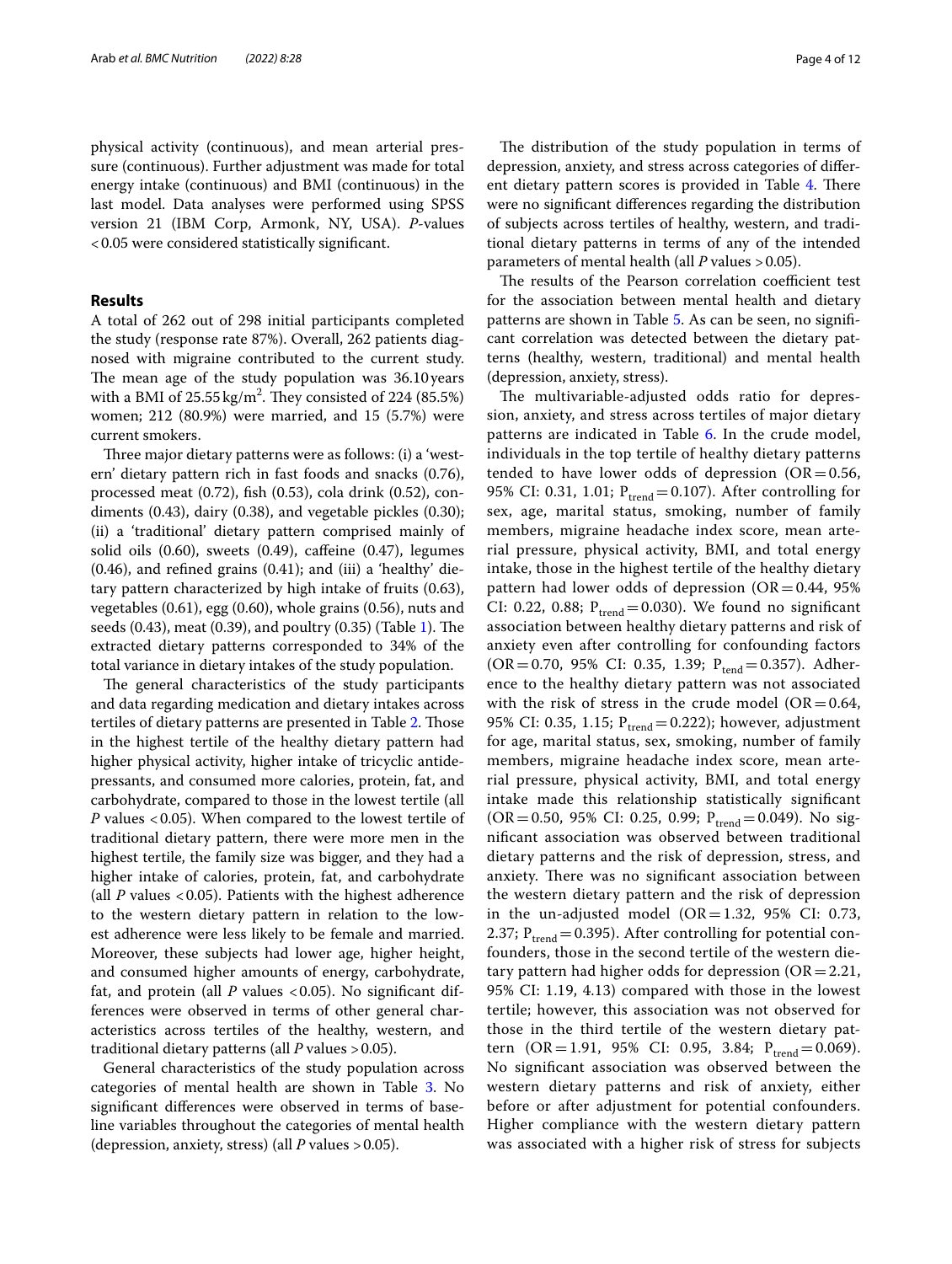|                                   | Healthy dietary pattern |                   |                   |                | Traditional dietary pattern |                   |                   |        | Western dietary pattern |                  |                  |        |
|-----------------------------------|-------------------------|-------------------|-------------------|----------------|-----------------------------|-------------------|-------------------|--------|-------------------------|------------------|------------------|--------|
|                                   | F                       | 51                | r                 | <b>P</b> value | F                           | 51                | r                 | Pvalue | F                       | 5                | r                | Pvalue |
| z                                 | $\approx$               | $88$              | $\overline{8}$    |                | $\overline{8}$              | $88$              | $\overline{8}$    |        | $87\,$                  | $_{88}$          | 87               |        |
| Age (y)                           | 36.54±1.18              | $36.00 \pm 1.01$  | $36.01 + 1.00$    | 0.918          | $35.63 \pm 1.11$            | 36.19±1.00        | $36.73 \pm 1.08$  | 0.765  | 40.34±0.93              | 37.84±0.94       | 30.36±0.96       | 0.0001 |
| Female                            | 72 (82.7)               | 69 (78.4)         | 64 (73.6)         | 0.075          | 75 (86.2)                   | 73 (82.9)         | 57 (65.5)         | 0.001  | 74 (85.0)               | 68 (77.3)        | 63 (72.4)        | 0.014  |
| Married                           | 63 (72.4)               | 66 (75.0)         | 66 (75.8)         | 0.543          | 62(71.3)                    | 66 (75.0)         | 67 (77.0)         | 0.311  | 73 (83.9)               | 70 (79.5)        | 52 (59.8)        | 0.001  |
| Current<br>smoker                 | 11(12.6)                | 13(14.8)          | 13 (14.9)         | 0.513          | 13(14.9)                    | 10(11.4)          | 14(16.1)          | 0.744  | 9(10.3)                 | 14(15.9)         | 14(16.1)         | 0.102  |
| members<br>of family<br>Number    | $3.50 \pm 0.11$         | $3.38 + 0.10$     | $3.67 \pm 0.12$   | 0.199          | $3.30 \pm 0.11$             | $3.52 \pm 0.10$   | $3.73 \pm 0.11$   | 0.023  | $3.69 \pm 0.11$         | $3.41 + 0.10$    | $3.45 \pm 0.11$  | 0.152  |
| Weight<br>(kg)                    | $65.94 \pm 1.28$        | $68.61 \pm 1.25$  | 68.94 ± 1.33      | 0.201          | $66.60 \pm 1.22$            | $66.56 \pm 1.14$  | 70.34±1.46        | 0.060  | $67.84 \pm 1.18$        | $66.73 \pm 1.22$ | $68.92 \pm 1.47$ | 0.490  |
| Height<br>$\widehat{E}$           | 161.39 ± 0.93           | $163.07 \pm 0.91$ | $164.19 \pm 0.95$ | 0.107          | $161.97 \pm 0.86$           | $162.32 \pm 0.89$ | $164.36 \pm 1.04$ | 0.151  | $160.76 \pm 0.90$       | 162.39±0.90      | 165.50 ± 0.93    | 0.001  |
| $\frac{1}{2}$ and (kg/            | $25.30 \pm 0.42$        | $25.80 \pm 0.41$  | 25.52 ± 0.40      | 0.695          | $25.34 \pm 0.39$            | 25.31 ± 0.42      | $25.96 \pm 0.41$  | 0.454  | $26.24 \pm 0.39$        | 25.31 ±0.42      | $25.07 \pm 0.41$ | 0.107  |
| activity<br>(MET/h/d)<br>Physical | $5.05 \pm 1.23$         | $9.98 + 2.30$     | $15.12 \pm 3.62$  | 0.024          | $7.52 \pm 1.58$             | $10.16 \pm 1.92$  | $12.47 \pm 3.78$  | 0.410  | $8.00 \pm 2.09$         | $12.27 \pm 3.43$ | $9.88 \pm 2.09$  | 0.514  |
| (mmHg)<br>MAP                     | 88.61 ± 0.82            | 87.66 ± 0.90      | 88.37 ± 0.79      | 0.707          | 88.26±0.82                  | 86.81±0.98        | 89.57 ± 0.64      | 0.065  | 88.47 ± 0.75            | 88.79±0.79       | 87.38 ± 0.95     | 0.463  |
| Medications<br>NHIS               | 39.34 ± 6.08            | $61.16 \pm 9.37$  | 55.42 ± 7.26      | 0.118          | $60.72 \pm 7.95$            | 48.94±7.89        | 46.26±7.35        | 0.374  | $56.12 \pm 8.83$        | 55.50 ± 7.01     | $44.31 \pm 7.26$ | 0.480  |
| Taking<br>blockers<br>beta-       | 37(42.5)                | 36 (40.9)         | 34 (39.1)         | 0.611          | 35 (40.2)                   | 36 (40.9)         | 36 (41.4)         | 0.865  | 33 (37.9)               | 37 (42.0)        | 37 (42.5)        | 0.498  |
| Taking<br>topita-<br>mate         | 10(11.5)                | 11(12.5)          | 14(16.1)          | 0.162          | 15(17.2)                    | 10(11.4)          | 10(11.5)          | 0.081  | 13 (14.9)               | 11(12.5)         | 11 (12.6)        | 0.485  |
| Taking<br>TCAS                    | 33 (37.9)               | 43 (48.9)         | 45(51.7)          | 0.046          | 37(42.5)                    | 44 (50.0)         | 40 (46.0)         | 0.619  | 39 (44.8)               | 42(47.7)         | 40 (46.0)        | 0.868  |
| Taking<br>TeCAs                   | 12(13.8)                | 9(10.2)           | $8(9.2)$          | 0.060          | 10(11.5)                    | 11(12.5)          | 8(9.2)            | 0.348  | $7\ (8.0)$              | 12(13.6)         | 10(11.5)         | 0.159  |
| Taking<br>SNRIs                   | 10(11.5)                | 13(14.8)          | 10(11.5)          | 66.0 <         | 10(11.5)                    | 13(14.8)          | 10(11.5)          | > 0.99 | 9(10.3)                 | 13 (14.8)        | 11 (12.6)        | 0.450  |
| sodium<br>valproate<br>Taking     | 18(20.7)                | 19(21.6)          | 14(16.1)          | 0.330          | 18(20.7)                    | 14(15.9)          | 19(21.8)          | 0.808  | 17(19.5)                | 17(19.3)         | 17(19.5)         | 66.0 < |
| Taking<br>triptans                | 19(21.8)                | 24 (27.3)         | 16(18.4)          | 0.509          | 20 (23.0)                   | 20(22.7)          | 19(21.8)          | 0.826  | 18 (20.7)               | 22 (25.0)        | 19 (21.8)        | 0.826  |

<span id="page-4-0"></span>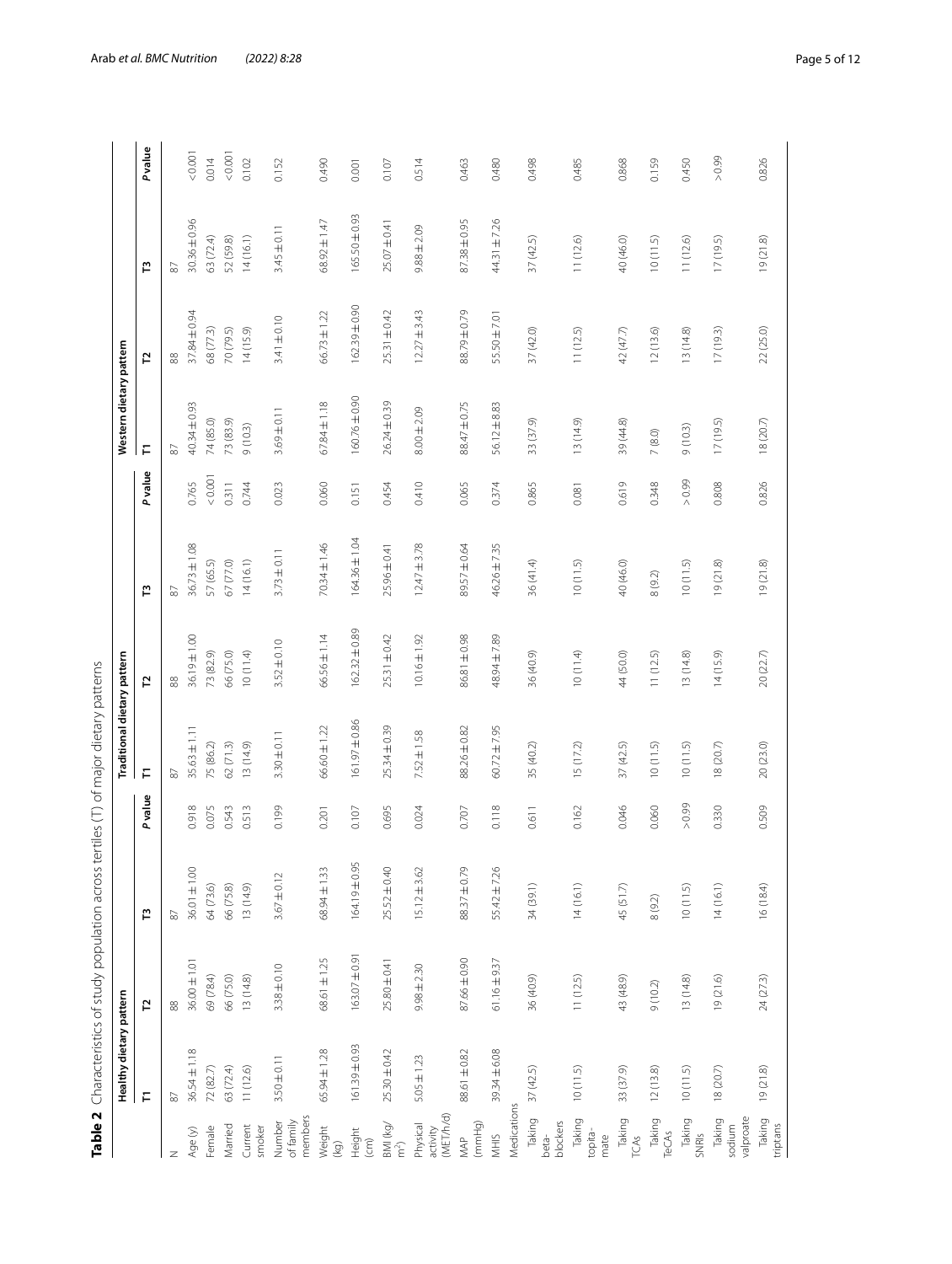|                                       | Table 2  (continued)                                             |                   |                                                                                                                                                                                                   |                |                                                               |                   |                   |                |                         |                   |                    |        |
|---------------------------------------|------------------------------------------------------------------|-------------------|---------------------------------------------------------------------------------------------------------------------------------------------------------------------------------------------------|----------------|---------------------------------------------------------------|-------------------|-------------------|----------------|-------------------------|-------------------|--------------------|--------|
|                                       | Healthy dietary pattern                                          |                   |                                                                                                                                                                                                   |                | Traditional dietary pattern                                   |                   |                   |                | Western dietary pattern |                   |                    |        |
|                                       | ⋷                                                                | L,                | Ë                                                                                                                                                                                                 | <b>P</b> value | ₣                                                             | բ                 | Ë                 | <b>P</b> value | Е                       | 5                 | Ë                  | Pvalue |
| Taking<br>gabap-<br>entin             | 20 (23.0)                                                        | 17(19.3)          | 14(16.1)                                                                                                                                                                                          | 0.144          | 20 (23.0)                                                     | 18 (20.4)         | 13(14.9)          | 0.088          | 17(19.5)                | 18 (20.4)         | 16 (18.4)          | 0.808  |
| Taking<br>benzodi-<br>azepine         | 12(13.8)                                                         | 12(13.6)          | 9(10.3)                                                                                                                                                                                           | 0.257          | 10(11.5)                                                      | 13(14.8)          | 10(11.5)          | 66.0 <         | 11(12.6)                | 11(12.5)          | 11(12.6)           | 660 <  |
|                                       | Macronutrient intake                                             |                   |                                                                                                                                                                                                   |                |                                                               |                   |                   |                |                         |                   |                    |        |
| Total<br>(kcal/d)<br>energy<br>intake | 2380.93±64.15                                                    | 2564.83 ± 64.82   | 3015.63 ±67.72                                                                                                                                                                                    | 0.001          | 2430.56 ± 73.32                                               | 2640.99±64.37     | 2889.84 ± 69.84   | 0.001          | 2271.05 ± 51.22         | 2670.14±62.69     | 3020.20 ±73.54     | 0.001  |
| Carbo-<br>hydrate<br>(g/d)            | 320.08 ± 10.82                                                   | 348.78 ± 10.70    | 415.92 ± 11.42                                                                                                                                                                                    | 0.001          | $324.23 \pm 11.82$                                            | 363.45±10.61      | 397.11 ± 11.83    | 10000          | $303.03 \pm 8.23$       | 368.29±11.40      | $413.47 \pm 12.08$ | 0.001  |
| Protein<br>(9/d)                      | 57.71 ± 2.35                                                     | $70.72 \pm 2.52$  | $91.76 \pm 3.31$                                                                                                                                                                                  | &0.001         | $69.03 \pm 3.29$                                              | 74.70 ± 3.25      | 76.45 ± 3.04      | 0.232          | $57.37 \pm 2.15$        | 71.44±2.64        | $91.38 \pm 3.36$   | 0.001  |
| Fat<br>(9/d)                          | $103.54 \pm 3.52$                                                | $107.28 \pm 2.84$ | $122.10 \pm 3.26$                                                                                                                                                                                 | 10000          | $104.36 \pm 2.92$                                             | $109.06 \pm 3.21$ | $119.50 \pm 3.63$ | 0.004          | $99.98 \pm 3.13$        | $110.58 \pm 3.08$ | $122.37 \pm 3.30$  | 10000  |
|                                       |                                                                  |                   | Data are presented as mean ± standard error or number (% within tertiles of dietary pattern scores)                                                                                               |                |                                                               |                   |                   |                |                         |                   |                    |        |
|                                       | P-value obtained from chi-square analysis for categorical variab |                   | BMI Body mass index, MAP Mean Arterial Pressure, MHIS Migraine Headache Index Score, TCA Tricyclic Antidepressants, TeCA Tetracyclic Antidepressant, SNRI Serotonin-Norephrine Reuptake Inhibitor |                | les and analysis of variance (ANOVA) for continuous variables |                   |                   |                |                         |                   |                    |        |
|                                       | P<0.05 was considered statistically significant                  |                   |                                                                                                                                                                                                   |                |                                                               |                   |                   |                |                         |                   |                    |        |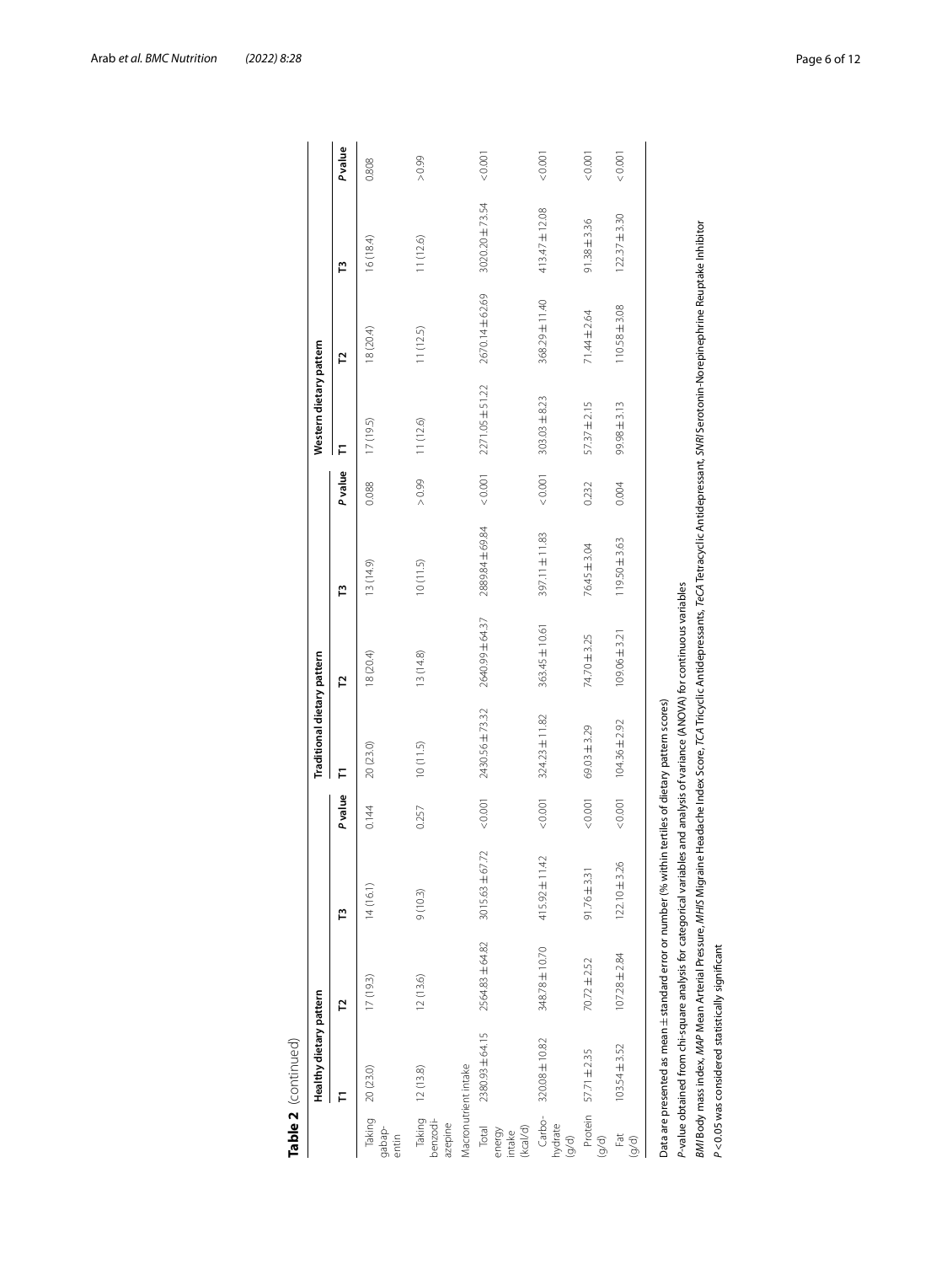|                                                                | Depression       |                                      |                                                                                                                               |                      | Anxiety         |                  |                                                 |         | <b>Stress</b>    |                                                       |                     |        |
|----------------------------------------------------------------|------------------|--------------------------------------|-------------------------------------------------------------------------------------------------------------------------------|----------------------|-----------------|------------------|-------------------------------------------------|---------|------------------|-------------------------------------------------------|---------------------|--------|
|                                                                | Normal           | Moderate                             | Extremely<br>severe                                                                                                           | P value Normal       |                 | Moderate         | Extremely<br>severe                             | P value | Normal           | Moderate                                              | Extremely<br>severe | Pvalue |
| Age (y)                                                        | 35.48 ± 0.93     | 37.04±1.06 36.66±1                   | 23                                                                                                                            | 0.777                | 35.36±1.00      | $35.62 \pm 1.48$ | 35.66±0.87                                      | 0.167   | 35.64±1.08       | 34.59±1.21                                            | $36.00 \pm 1.34$    | 0.535  |
| Female                                                         | 68 (81.9)        | 57 (86.4)                            | 45 (90.0)                                                                                                                     | 0.182                | 58 (84.1)       | 34 (79.1)        | 86 (90.5)                                       | 0.121   | 45 (84.9)        | 37 (84.1)                                             | 46 (88.5)           | 0.322  |
| Married                                                        | 65 (8.3)         | 57 (86.4)                            | 42 (84.0)                                                                                                                     | 0.555                | 55 (79.7)       | 32 (74.4)        | 79 (83.2)                                       | 0.272   | 42 (79.2)        | 35 (79.5)                                             | 42 (80.8)           | 0.659  |
| Current smoker                                                 | 5(6.0)           | 3(4.5)                               | (2.0)                                                                                                                         | 0.185                | 2(2.9)          | 5(11.6)          | 5(5.3)                                          | 0.835   | 2(3.8)           | 3(6.8)                                                | 2(3.8)              | 0.823  |
| Number of family<br>members                                    | $3.31 \pm 0.10$  | $3.25 \pm 0.11$                      | m<br>$3.46 \pm 0.$                                                                                                            | 0.089                | $3.55 \pm 0.11$ | $3.34 \pm 0.15$  | 3.34±0.10                                       | 0.680   | $3.54 \pm 0.14$  | $3.31 \pm 0.14$                                       | $3.21 \pm 0.13$     | 0.381  |
| Neight (kg)                                                    |                  | 67.63±1.09 68.95±1.39                | 39<br>$67.68 \pm 1$                                                                                                           | 0.881                | 66.11 ± 1.20    | 68.86±1.89       | $68.48 \pm 1.10$                                | 0.538   | $67.23 \pm 1.37$ | $67.63 \pm 1.68$                                      | $67.86 \pm 1.46$    | 0.987  |
| Height (cm)                                                    |                  | 162.78±0.82 163.22±0.98 161.86±0.96  |                                                                                                                               | 0.792                |                 |                  | $161.89 + 0.89$ $164.83 + 1.37$ $163.03 + 0.76$ | 0.354   |                  | $161.90 \pm 1.05$ $163.22 \pm 1.28$ $162.87 \pm 1.12$ |                     | 0.884  |
| BMI (kg/m <sup>2</sup> )                                       | $25.53 \pm 0.37$ | $25.82 \pm 0.41$<br>$25.82 \pm 0.47$ |                                                                                                                               | 0.583                | 25.20±0.39      | $25.29 \pm 0.56$ | $25.75 \pm 0.36$                                | 0.774   | 25.65 ± 0.45     | 25.40±0.56                                            | $25.53 \pm 0.43$    | 0.990  |
| Physical activity<br>(MET/h/d)                                 | $8.22 \pm 2.81$  | $9.79 \pm 2.49$                      | $8.80 \pm 2.25$                                                                                                               | 0.995                | $9.76 \pm 3.38$ | 8.59±2.59        | $8.39 \pm 1.54$                                 | 0.973   | $9.82 \pm 4.27$  | $4.57 \pm 1.46$                                       | $9.63 \pm 2.45$     | 0.682  |
| MAP (mmHg)                                                     | 87.79±0.77       | 87.54±0.90                           | $\tilde{\sim}$<br>$87.27 \pm 1$                                                                                               | 0.775                | 88.80 ± 0.73    | 88.15±1.16       | 86.38 ± 0.87                                    | 0.163   | 87.81 ± 0.90     | 88.04±1.13                                            | $87.41 \pm 1.21$    | 0.867  |
| NHIS                                                           | 52.44 ± 8.02     | $46.33 \pm 5.94$                     | 11.19<br>$63.34 \pm 1$                                                                                                        | 0.619                | 43.28±6.76      | 41.29 ± 7.49     | $67.83 \pm 7.88$                                | 0.078   | 38.62 ± 5.65     | 62.10±10.55                                           | 55.40±9.72          | 0.343  |
|                                                                |                  |                                      | Data are presented as mean $\pm$ standard error or number (% within categories of mental health)                              |                      |                 |                  |                                                 |         |                  |                                                       |                     |        |
|                                                                |                  |                                      | P-value obtained from chi-square analysis for categorical variables and analysis of variance (ANOVA) for continuous variables |                      |                 |                  |                                                 |         |                  |                                                       |                     |        |
| BMI Body mass index, MAP Mean Arterial Pressure, MHIS Migraine |                  |                                      |                                                                                                                               | Headache Index Score |                 |                  |                                                 |         |                  |                                                       |                     |        |
| P<0.05 was considered statistically significant                |                  |                                      |                                                                                                                               |                      |                 |                  |                                                 |         |                  |                                                       |                     |        |

<span id="page-6-0"></span>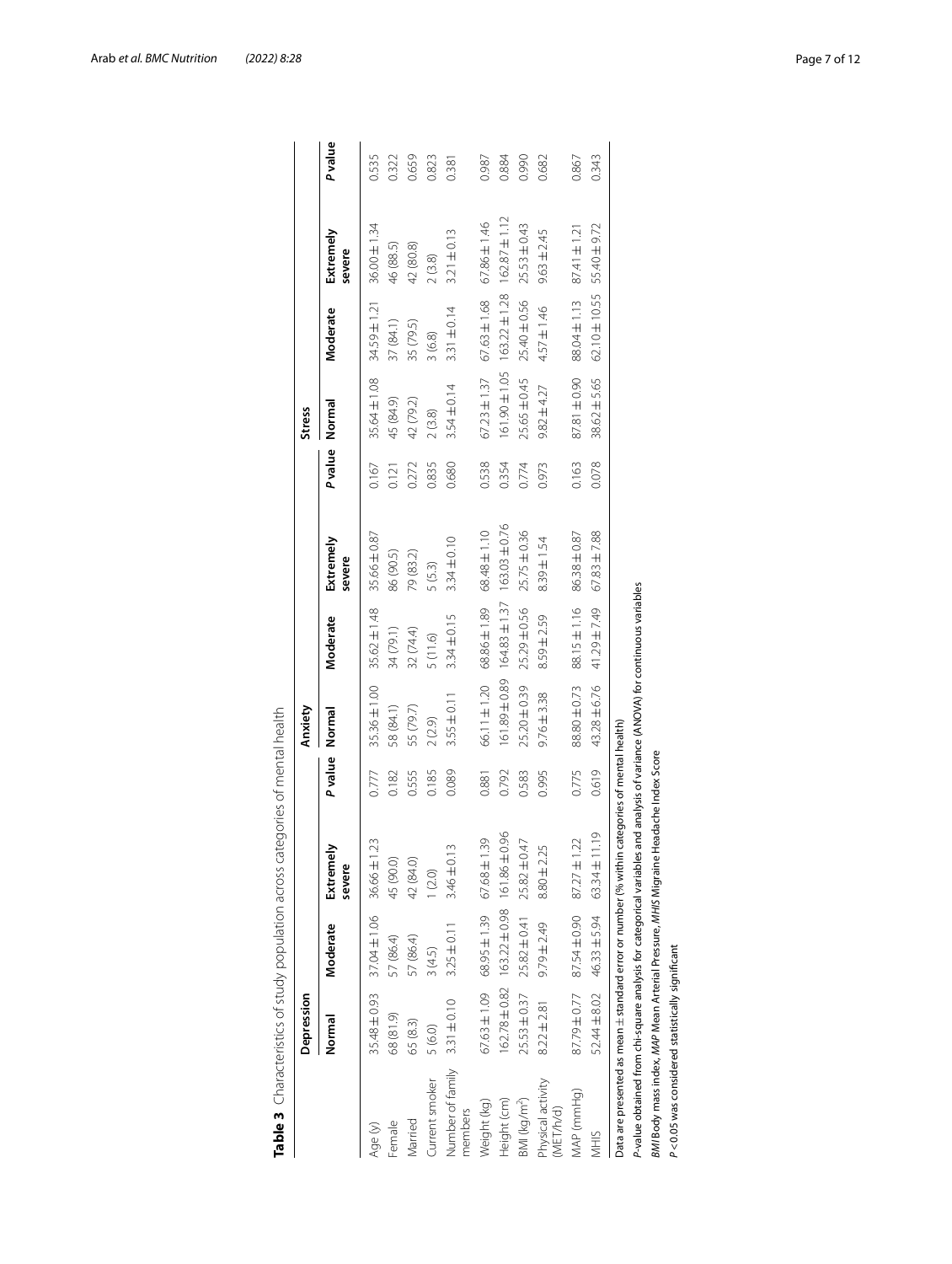|                  |           | Healthy dietary pattern |           |         |                | <b>Traditional dietary pattern</b> |                |         |                | Western dietary pattern |                |         |
|------------------|-----------|-------------------------|-----------|---------|----------------|------------------------------------|----------------|---------|----------------|-------------------------|----------------|---------|
|                  | T1        | T <sub>2</sub>          | T3        | P-value | T <sub>1</sub> | T <sub>2</sub>                     | T <sub>3</sub> | P-value | T <sub>1</sub> | T <sub>2</sub>          | T <sub>3</sub> | P-value |
| Depression       |           |                         |           | 0.43    |                |                                    |                | 0.72    |                |                         |                | 0.09    |
| Normal           | 20(23.0)  | 24(27.3)                | 30(34.5)  |         | 25(28.9)       | 21(23.9)                           | 28 (32.2)      |         | 28 (32.2)      | 18 (20.4)               | 28 (32.2)      |         |
| Mild             | 16(18.4)  | 13 (14.8)               | 15 (17.2) |         | 15 (17.2)      | 14 (15.9)                          | 15 (17.2)      |         | 14(16.0)       | 18 (20.4)               | 12 (13.8)      |         |
| Moderate         | 24 (27.5) | 25 (28.4)               | 18 (20.7) |         | 19 (21.8)      | 29 (33.0)                          | 19 (21.8)      |         | 28 (32.2)      | 19 (21.6)               | 20(23.0)       |         |
| Severe           | 6(6.9)    | 12(13.6)                | 8(9.2)    |         | 9(10.3)        | 9(10.2)                            | 8(9.2)         |         | 5(5.8)         | 11(12.5)                | 10(11.5)       |         |
| Extremely severe | 21(24.2)  | 14 (15.9)               | 16(18.4)  |         | 19(21.8)       | 15 (17.0)                          | 17 (19.6)      |         | 12(13.8)       | 22(25.0)                | 17 (19.6)      |         |
| Anxiety          |           |                         |           | 0.54    |                |                                    |                | 0.26    |                |                         |                | 0.95    |
| Normal           | 26 (29.9) | 18 (20.4)               | 23(26.4)  |         | 25 (28.9)      | 20(22.7)                           | 22(25.3)       |         | 24 (27.5)      | 21(23.9)                | 22(25.3)       |         |
| Mild             | 6(6.9)    | 11(12.5)                | 8(9.2)    |         | 8(9.2)         | 6(6.8)                             | 11(12.6)       |         | 7(8.1)         | 9(10.2)                 | 8(9.2)         |         |
| Moderate         | 15(17.2)  | 20(22.7)                | 13 (15.0) |         | 16(18.4)       | 16(18.2)                           | 16(18.4)       |         | 15 (17.2)      | 14 (15.9)               | 19(21.8)       |         |
| Severe           | 10(11.5)  | 11(12.5)                | 15(17.2)  |         | 11(12.6)       | 19 (21.6)                          | 7(8.1)         |         | 13 (15.0)      | 15 (17.0)               | 10(11.5)       |         |
| Extremely severe | 30(34.5)  | 28 (31.9)               | 28 (32.2) |         | 27(31.0)       | 27(30.7)                           | 31 (35.6)      |         | 28 (32.2)      | 29 (33.0)               | 28 (32.2)      |         |
| <b>Stress</b>    |           |                         |           | 0.06    |                |                                    |                | 0.49    |                |                         |                | 0.56    |
| Normal           | 12(13.8)  | 14 (15.9)               | 26(29.9)  |         | 18 (20.7)      | 18(20.4)                           | 18 (20.7)      |         | 19(21.8)       | 16(18.2)                | 19 (21.8)      |         |
| Mild             | 15(17.2)  | 22(25.0)                | 10(11.5)  |         | 19 (21.8)      | 13 (14.8)                          | 15 (17.2)      |         | 21(24.2)       | 12 (13.6)               | 13 (15.0)      |         |
| Moderate         | 17(19.6)  | 16 (18.2)               | 12 (13.8) |         | 9(10.3)        | 17(19.3)                           | 18 (20.7)      |         | 14(16.0)       | 15 (17.0)               | 16 (18.4)      |         |
| Severe           | 27(31.0)  | 17 (19.3)               | 20(23.0)  |         | 24 (27.5)      | 18 (20.4)                          | 22(25.3)       |         | 20(23.0)       | 25 (28.4)               | 19(21.8)       |         |
| Extremely severe | 16(18.4)  | 19(21.6)                | 19 (21.8) |         | 17 (19.6)      | 22(25.0)                           | 14(16.0)       |         | 13 (15.0)      | 20(22.7)                | 20(23.0)       |         |

#### <span id="page-7-0"></span>**Table 4** Mental health of participants across tertiles (T) of major dietary patterns

Data are presented as number (% within tertiles of dietary pattern scores)

*P*-value obtained from chi-square analysis

*P*<0.05 was considered statistically signifcant

<span id="page-7-1"></span>**Table 5** Correlation coefficient for the association between mental health (depression, anxiety and stress) and major dietary patterns

|                  | <b>Healthy</b><br>dietary<br>pattern | <b>Traditional</b><br>dietary pattern | Western<br>dietary<br>pattern |
|------------------|--------------------------------------|---------------------------------------|-------------------------------|
| Depression score | $-0.018$                             | $-0.052$                              | 0.040                         |
|                  | $(P = 0.786)$                        | $(P = 0.442)$                         | $(P = 0.550)$                 |
| Anxiety score    | 0.070                                | 0.091                                 | 0.042                         |
|                  | $(P = 0.301)$                        | $(P = 0.181)$                         | $(P = 0.539)$                 |
| Stress score     | $-0.025$                             | 0.063                                 | 0.034                         |
|                  | $(P = 0.712)$                        | $(P = 0.351)$                         | $(P = 0.617)$                 |

Data are presented as correlation coefficient (*P*-value)s

*P*<0.05 was considered statistically signifcant

*P*-value obtained from Spearman correlation test

in the second tertile compared to the lowest category  $(OR = 1.81, 95\% \text{ CI: } 1.01, 3.23)$ , even after adjustment for sex, age, marital status, smoking, number of family members, migraine headache index score, mean arterial pressure, and physical activity (OR=1.89, 95% CI: 1.04, 3.45). However, further adjustment for total energy intake and BMI attenuated the relationship ( $OR = 1.67$ , 95% CI: 0.90, 3.11). The association between the western dietary pattern and risk of stress was not observed in patients in the third tertile of western dietary patterns compared to the lowest category, either before or after adjustment for potential confounders.

## **Discussion**

In the current cross-sectional study inspecting the interdependence of major dietary patterns and mental health among a sample of Iranian migraineurs, we discovered a protective association between the healthy dietary pattern with depression and stress. No signifcant association was observed between the traditional dietary pattern and western dietary pattern and the risk of mental disorders. Also, none of the dietary patterns showed a relationship with anxiety. This dataset is among few investigations, if not the frst, exploring the associations between major dietary patterns and the mental health of migraine patients in a Middle Eastern country.

Kim and colleagues showed an inverse relationship between a healthy dietary pattern and depression risk in women after controlling for confounders [\[35](#page-11-9)]; however, western dietary patterns and depression were not interlinked in men and women which is consistent with our results. Another dataset in 521 municipality employees aged 21–67years indicated less depressive symptoms in individuals on a healthy dietary pattern loaded with vegetables, mushrooms, soy products, and fruits [\[36\]](#page-11-10). Besides,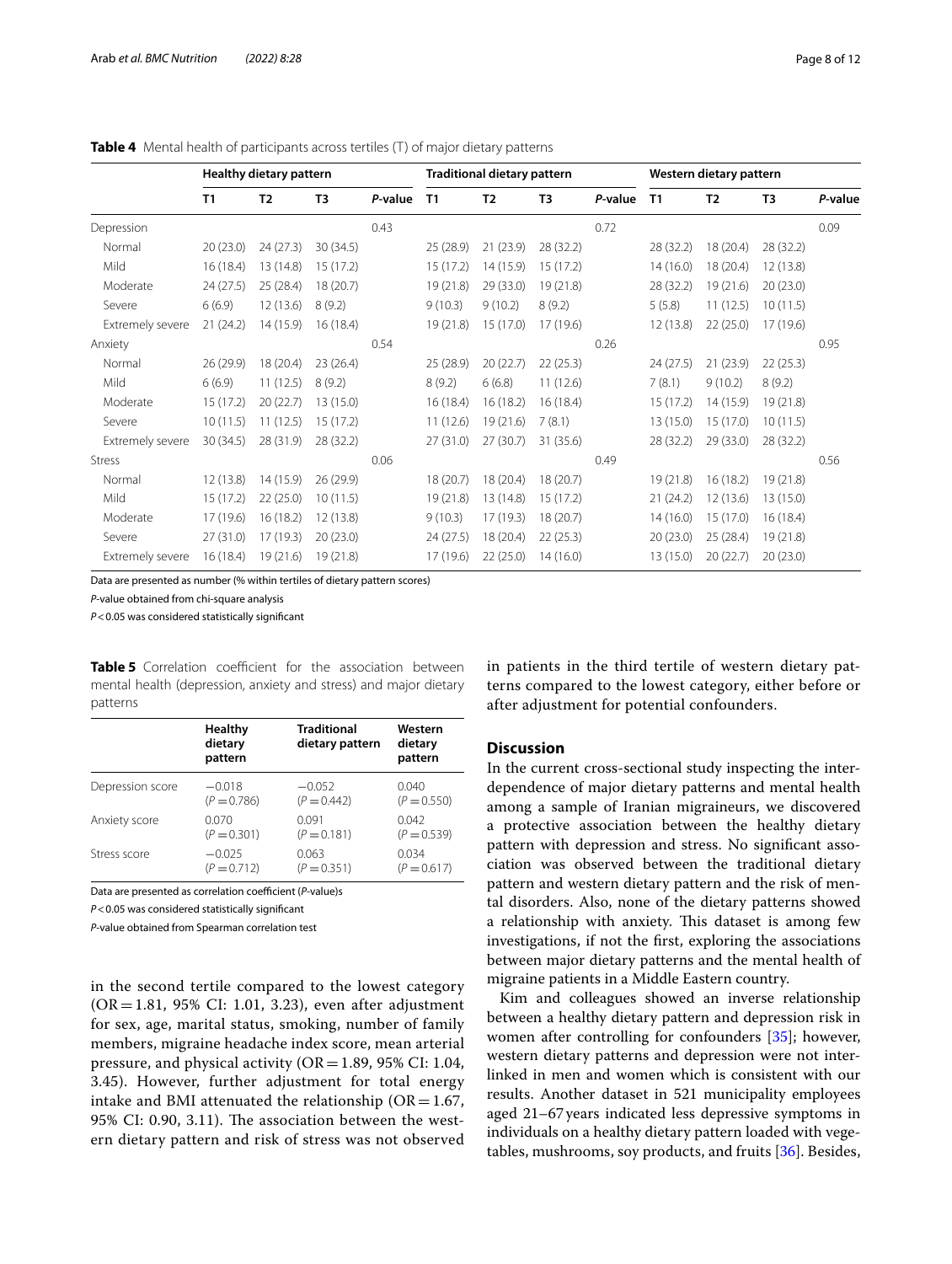|                    |     | Healthy dietary pattern                                      |                                                                                                                                                                       |         |     | Traditional dietary pattern |                   |                |     | Western dietary pattern         |                   |        |
|--------------------|-----|--------------------------------------------------------------|-----------------------------------------------------------------------------------------------------------------------------------------------------------------------|---------|-----|-----------------------------|-------------------|----------------|-----|---------------------------------|-------------------|--------|
|                    | F   | 5                                                            | Ľ                                                                                                                                                                     | P trend |     | 51                          | Ë                 | <b>P</b> trend | F   | 5                               | Ľ                 | Ptrend |
| Depression         |     |                                                              |                                                                                                                                                                       |         |     |                             |                   |                |     |                                 |                   |        |
| Crude              | Ref | 0.76(0.42, 1.36)                                             | 0.56(0.31, 1.01)                                                                                                                                                      | 0.107   | Ref | 1.10 (0.62, 1.96)           | 0.85(0.47, 1.55)  | 0.523          | Ref | 1.32(0.73, 2.37)                | 1.32(0.73, 2.37)  | 0.395  |
| Model 1            | Ref | 0.77 (0.42, 1.39)                                            | 0.55 (0.29, 1.02)                                                                                                                                                     | 0.129   | Ref | 1.04(0.58, 1.88)            | 0.92 (0.49, 1.78) | 0.732          | Ref | $2.42(1.32, 4.44)^+$            | .91(0.95, 3.84)   | 0.069  |
| Model 2            | Ref | 0.72(0.40, 1.32)                                             | 0.44 (0.22, 0.88)                                                                                                                                                     | 0.030   | Ref | 0.98(0.54, 1.79)            | 0.80 (0.40, 1.57) | 0.563          | Ref | $2.21(1.19, 4.13)$ <sup>†</sup> | .50(0.69, 3.24)   | 0.119  |
| Anxiety            |     |                                                              |                                                                                                                                                                       |         |     |                             |                   |                |     |                                 |                   |        |
| Crude              | Ref | 1.04(0.58, 1.87)                                             | 0.99(0.54, 1.81)                                                                                                                                                      | 0.917   | Ref | 1.32(0.73, 2.36)            | 1.18 (0.65, 2.14) | 0.597          | Ref | 1.14 (0.64, 2.05)               | 1.00 (0.56, 1.80) | 0.999  |
| Model 1            | Ref | 0.95(0.52, 1.74)                                             | 0.95(0.51, 1.77)                                                                                                                                                      | 0.929   | Ref | .65 (0.89, 3.05)            | 1.77(0.91, 3.44)  | 0.098          | Ref | 1.16(0.64, 2.13)                | 1.20(0.60, 2.40)  | 0.691  |
| Model <sub>2</sub> | Ref | 0.87 (0.47, 1.60)                                            | 0.70(0.35, 1.39)                                                                                                                                                      | 0.357   | Ref | 1.53 (0.82, 2.85)           | 1.47 (0.73, 2.94) | 0.216          | Ref | 1.03 (0.55, 1.93)               | 0.84(0.39, 1.82)  | 0.621  |
| Stress             |     |                                                              |                                                                                                                                                                       |         |     |                             |                   |                |     |                                 |                   |        |
| Crude              | Ref | 0.79(0.45, 1.40)                                             | 0.64(0.35, 1.15)                                                                                                                                                      | 0.222   | Ref | 1.26 (0.70, 2.26)           | 0.98(0.55, 1.74)  | 0.859          | Ref | $1.81(1.01, 3.23)^+$            | 1.38(0.77, 2.46)  | 0.292  |
| Model 1            | Ref | 0.71 (0.40, 1.28)                                            | 0.62(0.34, 1.15)                                                                                                                                                      | 0.207   | Ref | 1.32(0.72, 2.40)            | 1.20 (0.65, 2.22) | 0.592          | Ref | $1.89(1.04, 3.45)^+$            | 1.56(0.81, 3.00)  | 0.170  |
| Model 2            | Ref | 0.69(0.38, 1.24)                                             | 0.50 (0.25, 0.99)                                                                                                                                                     | 0.049   | Ref | 1.23(0.67, 2.25)            | 1.01 (0.52, 1.96) | 0.862          | Ref | 1.67(0.90, 3.11)                | 1.22 (0.59, 2.53) | 0.379  |
|                    |     | Data are presented as odds ratio (95% confidence interval)   |                                                                                                                                                                       |         |     |                             |                   |                |     |                                 |                   |        |
| Crude: Unadjusted  |     |                                                              |                                                                                                                                                                       |         |     |                             |                   |                |     |                                 |                   |        |
|                    |     |                                                              | Model 1: Adjusted for age, sex, marital status, number of family members, smoking status, migraine headache index score, mean arterial pressure and physical activity |         |     |                             |                   |                |     |                                 |                   |        |
|                    |     | Model 2: Model 2 + body mass index and energy intake per day |                                                                                                                                                                       |         |     |                             |                   |                |     |                                 |                   |        |
|                    |     | tP<0.05 was considered statistically significant             |                                                                                                                                                                       |         |     |                             |                   |                |     |                                 |                   |        |

<span id="page-8-0"></span>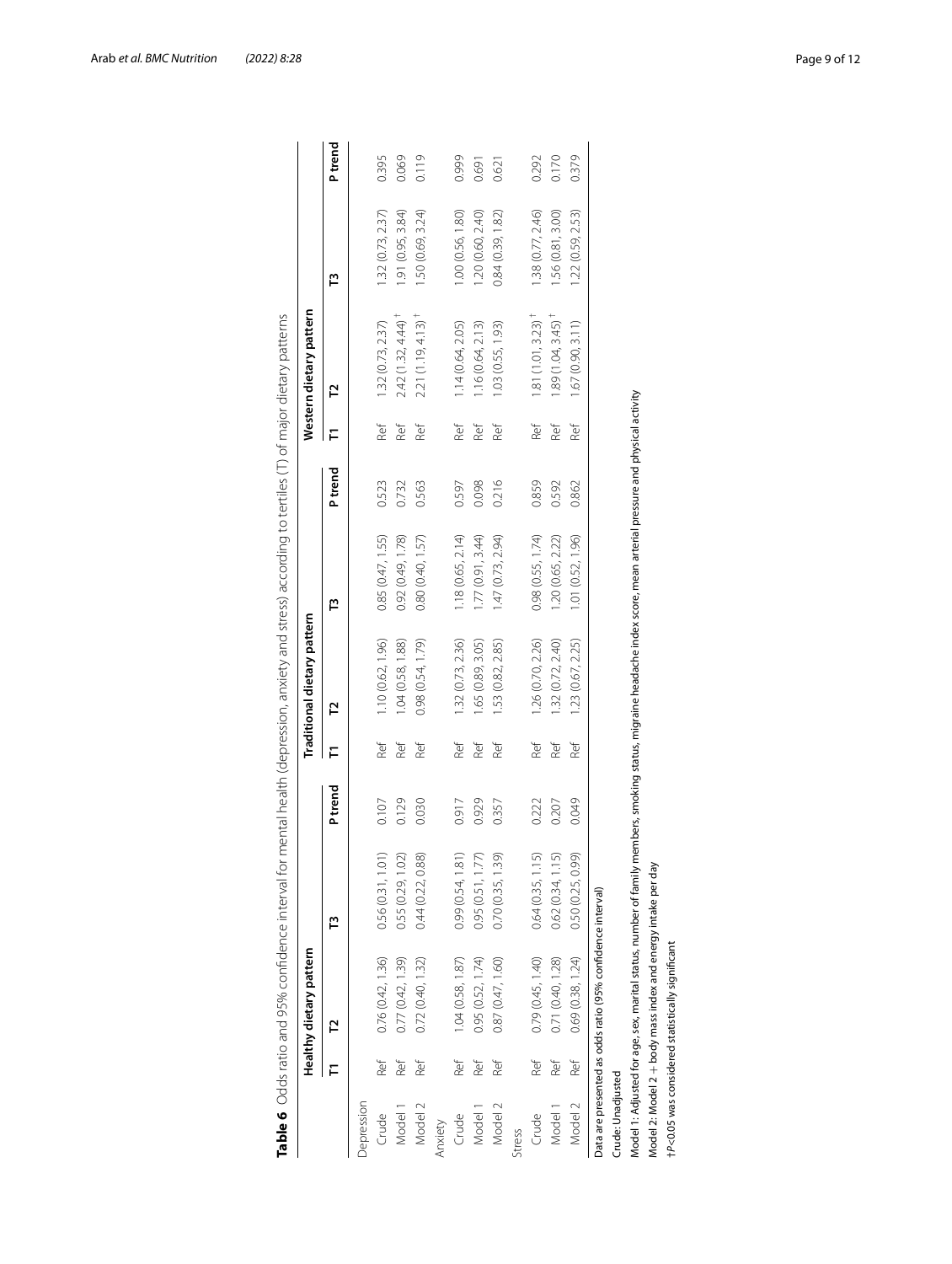Noguchi and colleagues found no association between western/meat dietary patterns (comprised of meat and meat products, eggs, bread, western-type cakes, biscuits, and cookies) and depression [\[37](#page-11-11)]. Previous reports have also confrmed that consumption of fast foods, snacks, and sugary products increases the risk of depression among the general population [[38](#page-11-12), [39\]](#page-11-13).

We did not observe any association between the traditional Iranian dietary pattern and depression which is in contrast with some previous studies. A traditional Australian dietary pattern high in vegetables, fruits, beef, lamb, fsh, and wholegrain lowered the possibility of depressive symptoms in adult women. However, caution is warranted when considering their fnding because they failed to control the confounding effect of energy intake on depression [\[40\]](#page-11-14). Moreover, an inverse relationship between a traditional Norwegian dietary pattern and the risk of depression was reported in men, but not in women [[21\]](#page-10-18). Also, a 'processed food' dietary pattern increased the risk and a 'whole food' dietary pattern was protective against depression in a cross-sectional sample of middle-aged British women [[19](#page-10-16)]. Diferences in the defnition of traditional dietary patterns in each region, along with the interactions of these foods in the dietary pattern might contribute to these diferences as compared to our fndings.

Besides, no signifcant association was noted between dietary patterns and anxiety. Similar to this fnding, another dataset also failed to show any connection between adherence to a Mediterranean-type diet loaded with salads, tofu, beans, yogurt, red wine, fruits, and nuts, and anxiety in 20–90 years women  $[41]$ . However, some studies counteract our results. For example, normal-weight Iranian subjects aged 20–55years reported lower anxiety as a result of a western or traditional diet [\[22\]](#page-10-19). Furthermore, the odds of anxiety increased by a western dietary pattern in Norwegian adults (18). Eventually, in 50,605 middle-aged and older women, a signifcant direct association between adherence to the western dietary pattern and anxiety was documented [\[42](#page-11-16)]. Diferences in study design, methods of psychological evaluation, study population, dietary assessment instruments, statistical methods, the type of covariates used, and food content of the major dietary patterns between studies could explain the discrepancies.

Despite the lack of consensus regarding the exact underlying mechanisms of the whole diet's impact on psychological conditions, some explanations are possible. Fruits, vegetables, and whole grains are loaded with vitamins C, E, and B, folate, fber, carotene, and diverse phytochemicals. Their roles are exerted through reduced inflammation  $[43]$ , stimulated immune responses  $[44]$  $[44]$ , and stress modulation [[45\]](#page-11-19), by acting as antioxidant and neural protective agents [[46](#page-11-20)]. Westernized diets (full of refned grains, high fat and high sugar foods, and processed meats) increase low-grade infammation and consequently lead to brain atrophy, which is associated with a higher chance of depression [\[47](#page-11-21)]. On the other hand, our traditional dietary pattern was loaded with cafeine and legumes. Legumes are rich sources of folate and other B vitamins. These nutrients might exert a positive impact on psychological conditions by lowering serum homocysteine levels as well as through the synthesis of monoamines including dopamine and serotonin in the brain [[48\]](#page-11-22). When serum homocysteine rises and levels of dopamine and serotonin drop, they set the scene for increased risk of depressive disorders [[48](#page-11-22)[–50](#page-11-23)]. Cafeine modulates the dopaminergic pathway leading to psychostimulant efects, and adenosine receptors in the brain are acted upon by major metabolites of cafeine which may consequently result in a lower risk of depression among cofee drinkers [\[51\]](#page-11-24). On the other hand, our traditional dietary pattern was also characterized by a high intake of refned grains and hydrogenated fats which are associated with higher plasma concentrations of markers of inflammation  $[52]$  $[52]$ . Therefore, the lack of association between the traditional dietary pattern and mental health in this study might be due to the fact that these factors neutralized the protective mechanisms of cafeine and legumes.

Although this is among the frst studies to examine the associations between major dietary patterns and mental health in migraine patients, some limitations need to be mentioned. First is the cross-sectional design which limits the causality. Second, participants in this study came from an urban area and resided in the same city, which has implications in terms of the sample representation and further generalization of the results. In the regression model, we controlled for some possible confounders; however, other confounders including education level and nutritional supplements were ignored. Finally, clinical diagnostic criteria are preferred to psychological screening scales used in this study to evaluate depressive symptoms and anxiety, because these scales are prone to overestimating the incidence of parameters.

## **Conclusion**

In summary, signifcant associations were documented between healthy dietary patterns and the risk of depression and stress. Current fndings urge migraine patients to increase the intakes of fruits, vegetables, eggs, whole grains, nuts and seeds, meat, and poultry and reduce the intake of fast foods and snacks, processed meat, fsh, cola drink, condiments, dairy, and vegetable pickles to diminish the chance of depression and stress. Further randomized clinical trials and longitudinal studies are needed to confrm the relationship between diet and mental disorders.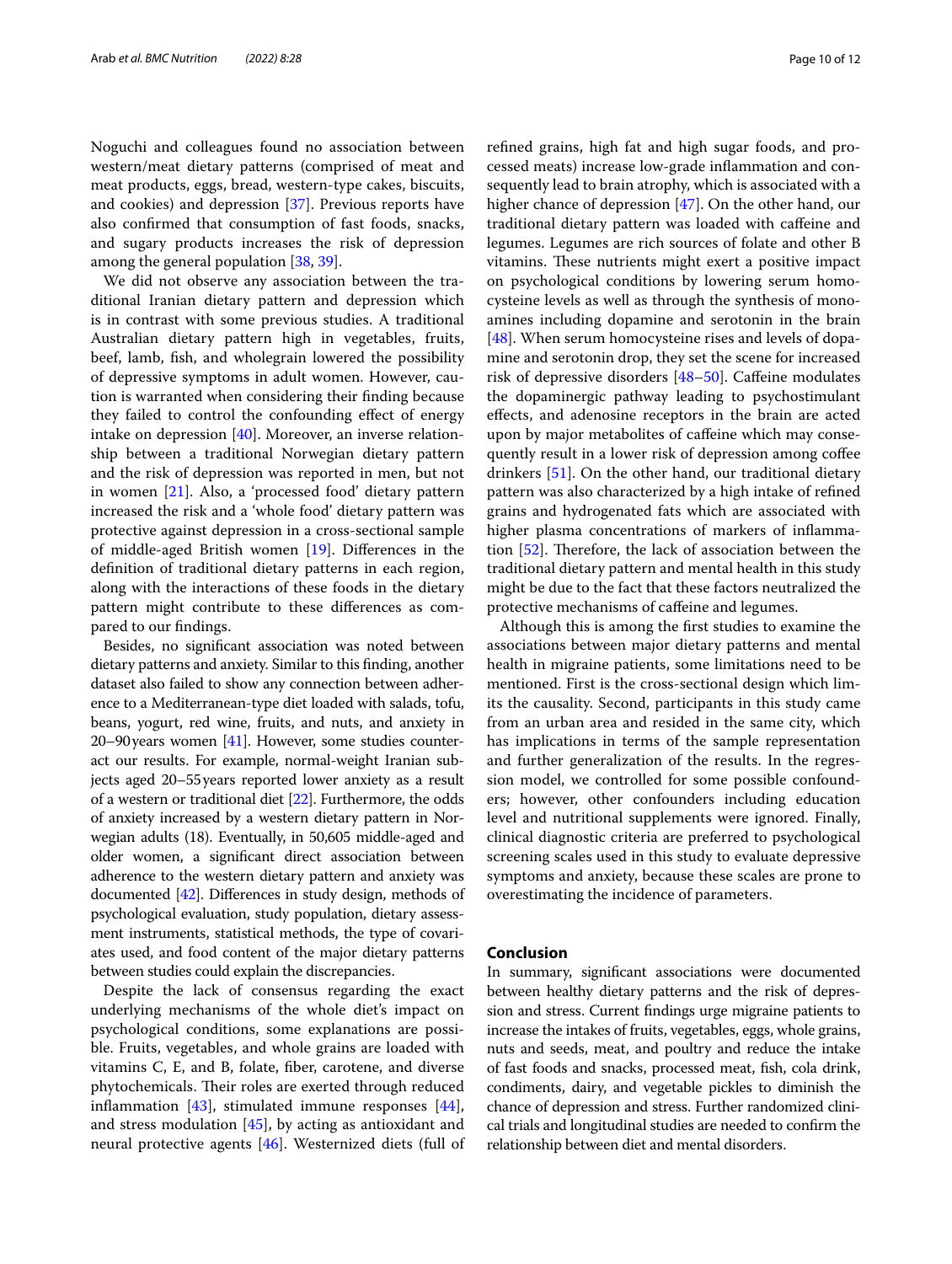#### **Abbreviations**

BMI: Body Mass Index; CI: Confdence Interval; DASS: Depression, Anxiety, and Stress Scales; FFQ: Food Frequency Questionnaire; ICHD-3: International Classifcation of Headache Disorders 3; IPAQ: International Physical Activity Questionnaire; OR: Odds Ratio.

#### **Acknowledgements**

The authors wish to thank all participants who kindly contributed to the study.

#### **Authors' contributions**

Conception and Design: A. A, G. A, F.K. Acquisition of Data: A. A, G. A, F.K. Analysis and Interpretation of Data: A. A, Z.H. Drafting the Manuscript: A. A, N.R. Revising It for Intellectual Content: A. A, G. A, F. K, N. R, Z. H, A.H. The author(s) read and approved the fnal manuscript.

#### **Funding**

This study was funded by Isfahan University of Medical Sciences, Isfahan, Iran.

#### **Availability of data and materials**

Analysed data relevant to the study are included in the article. The datasets generated are not publicly available as set out in agreements with the commercial partners but are available from the corresponding author on reasonable request.

#### **Declarations**

#### **Ethics approval and consent to participate**

The research ethics committee of Isfahan University of Medical Sciences approved the protocol of the current study on 26 August 2019 (IR.MUI. RESEARCH.REC.1398.352). All participants provided written informed consent. The study was performed in accordance with the ethical standards of the Declaration of Helsinki (1964) and its subsequent amendments.

#### **Consent for publication**

Not applicable.

#### **Competing interests**

None.

#### **Author details**

<sup>1</sup> Department of Community Nutrition, School of Nutrition and Food Science, Food Security Research Center, Isfahan University of Medical Sciences, Isfahan, Iran. <sup>2</sup>Department of Clinical Nutrition, School of Nutrition and Food Science, Food Security Research Center, Isfahan University of Medical Sciences, Isfahan, Iran. 3Halal Research Center of IRI, FDA, Tehran, Iran. 4Isfahan Neurosciences Research Center, Alzahra Hospital, Isfahan University of Medical Sciences, Isfahan, Iran. 5Department of Biostatistics and Epidemiology, School of Health, Isfahan University of Medical Sciences, Isfahan, Iran.

## Received: 30 November 2021 Accepted: 25 March 2022

#### **References**

- <span id="page-10-0"></span>1. Khan J, Al Asoom LI, Al Sunni A, Rafque N, Latif R, Al Saif S, et al. Genetics, pathophysiology, diagnosis, treatment, management, and prevention of migraine. Biomed Pharmacother. 2021;139:111557.
- <span id="page-10-1"></span>2. Bergman-Bock S. Associations between migraine and the most common psychiatric co-morbidities. Headache. 2018;58(2):346–53.
- <span id="page-10-2"></span>3. Louter MA, Pijpers J, Wardenaar K, Van Zwet E, Van Hemert A, Zitman F, et al. Symptom dimensions of afective disorders in migraine patients. J Psychosom Res. 2015;79(5):458–63.
- <span id="page-10-3"></span>4. Minen MT, De Dhaem OB, Van Diest AK, Powers S, Schwedt TJ, Lipton R, et al. Migraine and its psychiatric comorbidities. J Neurol Neurosurg Psychiatry. 2016;87(7):741–9.
- <span id="page-10-4"></span>5. Warnock JK, Cohen LJ, Blumenthal H, Hammond JE. Hormone-related migraine headaches and mood disorders: treatment with estrogen stabilization. Pharmacotherapy. 2017;37(1):120–8.
- <span id="page-10-5"></span>6. Mercante JPP, Peres MFP, Guendler V, Zukerman E, Bernik MA. Depression in chronic migraine: severity and clinical features. Arq Neuropsiquiatr. 2005;63(2A):217–20.
- 7. Oedegaard K, Neckelmann D, Mykletun A, Dahl A, Zwart J, Hagen K, et al. Migraine with and without aura: association with depression and anxiety disorder in a population-based study. The HUNT study. Cephalalgia. 2006;26(1):1–6.
- 8. Moutinho ILD, Lucchetti ALG, da Silva EO, Lucchetti G. Mental health and quality of life of Brazilian medical students: incidence, prevalence, and associated factors within two years of follow-up. Psychiatry Res. 2019;274:306–12.
- <span id="page-10-6"></span>9. Kim J-R, Kim H-N, Song S-W. Associations among infammation, mental health, and quality of life in adults with metabolic syndrome. Diabetol Metab Syndr. 2018;10(1):1–8.
- <span id="page-10-7"></span>10. Arab A, Mehrabani S, Moradi S, Amani R. The association between diet and mood: a systematic review of current literature. Psychiatry Res. 2019;271:428–37.
- <span id="page-10-8"></span>11. Park S-J, Kim M-S, Lee H-J. The association between dietary pattern and depression in middle-aged Korean adults. Nutr Res Pract. 2019;13(4):316–22.
- <span id="page-10-9"></span>12. Norde MM, Collese TS, Giovannucci E, Rogero MM. A posteriori dietary patterns and their association with systemic low-grade infammation in adults: a systematic review and meta-analysis. Nutr Rev. 2021;79(3):331–50.
- <span id="page-10-10"></span>13. Oddy WH, Robinson M, Ambrosini GL, Therese A, de Klerk NH, Beilin LJ, et al. The association between dietary patterns and mental health in early adolescence. Prev Med. 2009;49(1):39–44.
- <span id="page-10-11"></span>14. Bakhtiyari M, Ehrampoush E, Enayati N, Joodi G, Sadr S, Delpisheh A, et al. Anxiety as a consequence of modern dietary pattern in adults in Tehran—Iran. Eat Behav. 2013;14(2):107–12.
- <span id="page-10-12"></span>15. Schwingshackl L, Bogensberger B, Hofmann G. Diet quality as assessed by the healthy eating index, alternate healthy eating index, dietary approaches to stop hypertension score, and health outcomes: an updated systematic review and meta-analysis of cohort studies. J Acad Nutr Diet. 2018;118(1):74–100. e111.
- <span id="page-10-13"></span>16. Kuczmarski MF, Sees AC, Hotchkiss L, Cotugna N, Evans MK, Zonderman AB. Higher healthy eating Index-2005 scores associated with reduced symptoms of depression in an urban population: fndings from the healthy aging in neighborhoods of diversity across the life span (HAN-DLS) study. J Am Diet Assoc. 2010;110(3):383–9.
- <span id="page-10-14"></span>17. Antonopoulou M, Mantzorou M, Serdari A, Bonotis K, Vasios G, Pavlidou E, et al. Evaluating Mediterranean diet adherence in university student populations: does this dietary pattern afect students' academic performance and mental health? Int J Health Plann Manage. 2020;35(1):5–21.
- <span id="page-10-15"></span>18. Faghih S, Babajafari S, Mirzaei A, Akhlaghi M. Adherence to the dietary approaches to stop hypertension (DASH) dietary pattern and mental health in Iranian university students. Eur J Nutr. 2020;59(3):1001–11.
- <span id="page-10-16"></span>19. Akbaraly TN, Brunner EJ, Ferrie JE, Marmot MG, Kivimaki M, Singh-Manoux A. Dietary pattern and depressive symptoms in middle age. Br J Psychiatry. 2009;195(5):408–13.
- <span id="page-10-17"></span>20. Weng T-T, Hao J-H, Qian Q-W, Cao H, Fu J-L, Sun Y, et al. Is there any relationship between dietary patterns and depression and anxiety in Chinese adolescents? Public Health Nutr. 2012;15(4):673–82.
- <span id="page-10-18"></span>21. Jacka FN, Mykletun A, Berk M, Bjelland I, Tell GS. The association between habitual diet quality and the common mental disorders in community-dwelling adults: the Hordaland Health study. Psychosom Med. 2011;73(6):483–90.
- <span id="page-10-19"></span>22. Hosseinzadeh M, Vafa M, Esmaillzadeh A, Feizi A, Majdzadeh R, Afshar H, et al. Empirically derived dietary patterns in relation to psychological disorders. Public Health Nutr. 2016;19(2):204–17.
- <span id="page-10-20"></span>23. Estruch R, Martinez-Gonzalez MA, Corella D, Basora-Gallisá J, Ruiz-Gutierrez V, Covas MI, et al. Efects of dietary fbre intake on risk factors for cardiovascular disease in subjects at high risk. J Epidemiol Community Health. 2009;63(7):582–8.
- <span id="page-10-21"></span>24. Asghari G, Rezazadeh A, Hosseini-Esfahani F, Mehrabi Y, Mirmiran P, Azizi F. Reliability, comparative validity and stability of dietary patterns derived from an FFQ in the Tehran lipid and glucose study. Br J Nutr. 2012;108(6):1109–17.
- 25. Mirmiran P, Esfahani FH, Mehrabi Y, Hedayati M, Azizi F. Reliability and relative validity of an FFQ for nutrients in the Tehran lipid and glucose study. Public Health Nutr. 2010;13(5):654–62.